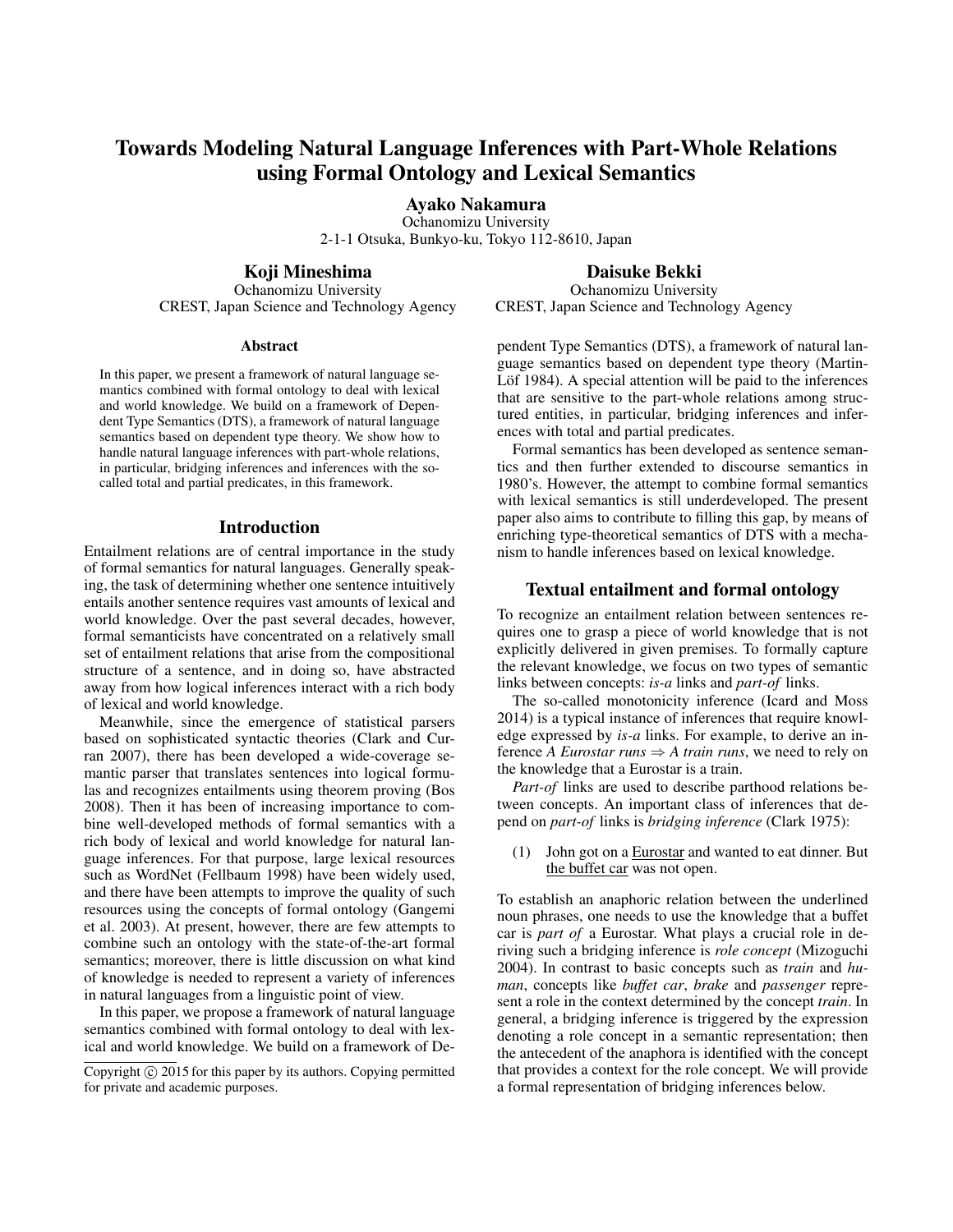To derive entailment relations and resolve anaphoric dependencies, one needs to give a formal description of world knowledge and then combine it with semantic representations (SRs) for the premises and conclusion. In this paper, we use a framework of DTS for building semantic representations. The entire system of building semantic representations and deriving entailment relations is pictured in Fig. 1.



Figure 1: The entire inference system based on DTS

We use Combinatory Categorial Grammar (CCG) as a syntactic framework (Steedman 2000; Bekki 2010). Sentences that serve as inputs to the system are mapped to semantic representations in DTS via syntactic processing and semantic composition in CCG. A relevant piece of world knowledge and lexical knowledge is converted into axioms of DTS, and together with the outputs of semantic composition, they are used to derive the inferences in question. We will briefly introduce the framework of CCG and DTS.

#### Combinatory Categorial Grammar (CCG)

CCG is based on the idea of *surface compositionality*, i.e., the idea of providing a compositional derivation of semantic representations based on surface structures of sentences.

There are two kind of syntactic categories, *basic categories* like *S*, *N* and *NP* and *complex categories* of the forms *X/Y* and *X\Y* . Complex categories of the form *X/Y* expect their argument *Y* to their right, while those of the form  $X \ Y$  expect  $Y$  to their left. Categories are combined by an application of combinatory rules. Each rule serves as a meaning composition rule, specifying how to combine the meanings (semantic representations) of expressions into a larger unit. In Fig. 2, the combinatory rule (*>*) on the left means that an expression having a category *X/Y* and a meaning *f*, combined with an expression having a category *Y* and a meaning *a*, yields an expression having a category *X* and a meaning  $fa$ . Each meaning is represented as a  $\lambda$ term. By virtue of this clear connection between syntax and semantics, CCG is particularly suitable for implementing compositional semantics.

$$
\frac{X/Y: f \quad Y: a}{X: fa} > \quad \frac{Y: a \quad X\backslash Y: f}{X: fa} <
$$

Figure 2: Combinatory rules in CCG. Forward (*>*) and backward (*<*) function application rules.

# Dependent Type Semantics (DTS)

DTS (Bekki 2014) is a computational framework of natural language semantics based on dependent type theory. DTS gives a semantic representation for natural language sentences using  $\Pi$ -types and  $\Sigma$ -types in dependent type theory. Π-types correspond to universal quantifiers, while  $\Sigma$ types correspond to existential quantifiers. An object of type  $(\Pi x : A) B(x)$  is a function f such that for any object *a* of type *A*,  $fa$  has type  $B(a)$ . Implication  $A \rightarrow B$  is a degenerate form of Π-type: when *x* does not occur free in *B*,  $(\Pi x : A) B(x)$  is written as  $A \rightarrow B$ .

An object of type  $(\Sigma x : A) B(x)$  is a pair  $(a, b)$  of an object *a* of type *A* and an object *b* of type  $B(a)$ . Conjunction *A∧B* is a degenerate form of Σ-type: when *x* does not occur free in *B*,  $(\Sigma x : A) B(x)$  is written as  $A \wedge B$ . Projection function  $\pi_1$  and  $\pi_2$  are defined for objects of  $\Sigma$ -types, with the computation rules:  $\pi_1(a, b) = a$  and  $\pi_2(a, b) = b$ . See, e.g., Martin-Löf (1984) and Ranta (1994) for more details on Π-types and Σ-types.

| In DTS, $\Pi$ -types and $\Sigma$ -types are written as follows: |  |  |  |  |  |  |  |
|------------------------------------------------------------------|--|--|--|--|--|--|--|
|------------------------------------------------------------------|--|--|--|--|--|--|--|

|                     | $\Pi$ -type              | $\Sigma$ -type                                       |
|---------------------|--------------------------|------------------------------------------------------|
| Standard notation   | $(\Pi x : A) B(x)$       | $(\Sigma x : A) B(x)$                                |
| DTS notation        | $(x:A) \rightarrow B(x)$ | $\begin{bmatrix} x:A \\ B(x) \end{bmatrix}$          |
| if $x \notin fv(B)$ | $A \rightarrow B$        | $\left  \begin{array}{c} A \\ B \end{array} \right $ |

Here  $fv(B)$  means the set of free variables occurring in *B*. DTS uses the following abbreviation for  $\Sigma$ -types.

| $x$ :<br>$\mathbf{A}$<br>≡<br>۵ť | x: A<br>В |
|----------------------------------|-----------|
|----------------------------------|-----------|

Fig.3 shows introduction and elimination rules for Π-types and  $\Sigma$ -types.

Dependent type theory has been used as an alternative to dynamic semantics (Ranta 1994). To handle anaphoric relations in a proper way, we need a system that can formally represent a dynamic binding relation as exemplified in (2a). It is known that the standard first-order logic (FOL) is not suitable for this purpose (Groenendijk and Stokhof 1991). That is, if we analyze a pronoun as a variable and conjoin the two sentences by means of conjunction, then the second variable *x* remains unbound as indicated in (2b).

- (2) a. Someone entered. He smiled.
	- b. (*∃x* Entered (*x*)) *∧* Smiled (*x*)
	- c.  $(\Sigma u : (\Sigma x : \text{Entity}) \text{Entered}(x))$  Smiled  $(\pi_1 u)$

By contrast, using  $\Sigma$ -types we can provide a semantic representation as shown in (2c). Here, the first sentence corresponds to the expression ( $\Sigma x$  : Entity) Entered(x); by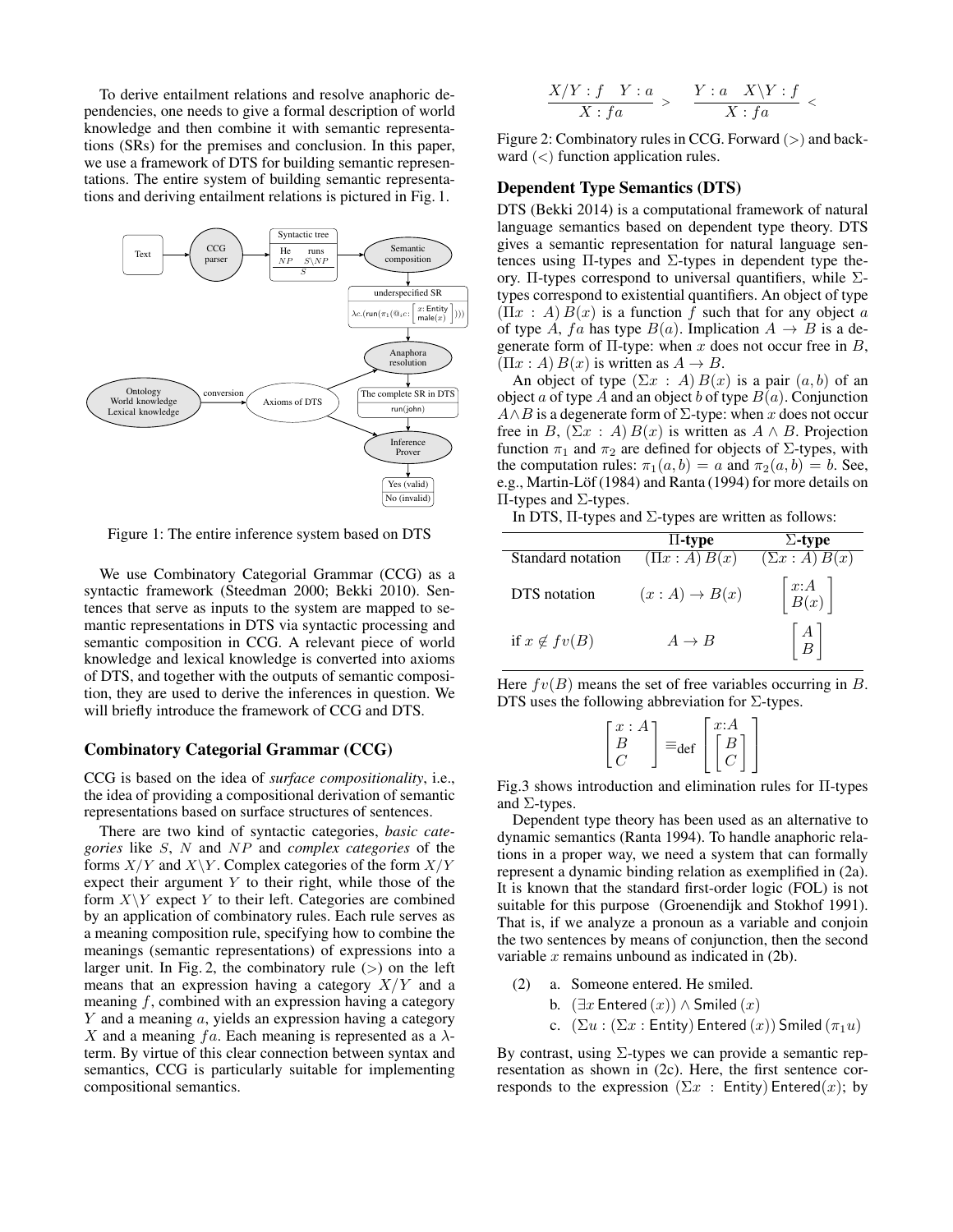$$
\begin{array}{c}\n x:A \\
 \vdots \\
 \hline\n \lambda x.M:(x:A) \to B\n \end{array}\n \quad\n \begin{array}{c}\n x:A \\
 \vdots \\
 x:A\n \end{array}\n \quad\n \begin{array}{c}\n M:(x:A) \to B \quad N:A \\
 \hline\n MN:B[N/x]\n \end{array}\n \quad\n \begin{array}{c}\n M:\begin{bmatrix}\n x:A \\
 B\n \end{bmatrix} \\
 \hline\n \pi_1(M):A\n \end{array}\n \quad\n \begin{array}{c}\n M:\begin{bmatrix}\n x:A \\
 B\n \end{bmatrix} \\
 \hline\n \pi_2(M):B[\pi_1(M)/x]\n \end{array}\n \quad\n \begin{array}{c}\n \Sigma E\n \end{array}\n \end{array}
$$

Figure 3: Introduction (*I*) and Elimination (*E*) rule of Π-type and Σ-type in DTS

picking up a proof term of this type (= proposition) in terms of  $\pi_1 u$  we can properly capture the anaphoric relation between the antecedent quantifier and the pronoun. We can also capture the accessibility constraints on anaphora (Karttunen 1969) in terms of inference rules for Σ-types and Π-types without any further stipulation. For details, see Bekki (2014).

A characteristic of DTS is that it is enriched with *underspecified terms* to give a fully compositional analysis of inferences involving anaphora. In the next section, we will apply this framework to the analysis of bridging inferences.

#### Converting world knowledge into DTS formula

We will explain by examples how to convert world knowledge into DTS formulas. Concepts such as*train* and *wheel* in ontology correspond to 1-place predicates. The part-whole relation, "*x* is part of *y*", corresponds to the 2-place predicate  $x$   $\le$  *y*, where  $\le$  is a partial order. *Is-a* links and *part-of* links are converted into DTS axioms in the following way. Here Entity represents the type of entities, and *→* is rightassociative. We use the graphical notations for the semantic links (Mizoguchi and Kozaki 2009).

#### 1. is-a link



**DTS axiom**  $(x : \text{Entity}) \rightarrow \text{Train}(x) \rightarrow$ [ *y*: Entity Wheel(*y*) *y* ≼ *x* ]

A *part-of* link has an axiom that derives the existence of the parts from the whole. It is known that FOL can be embedded into dependent type theory (Martin-Löf 1984), hence an entire family of description logic axioms (Baader 2003) that can be translated into FOL can also be converted to axioms in dependent type theory.

# Bridging inferences

Bridging inferences are special in that the antecedent is *inferred* given the information explicitly provided in a previous discourse and some relevant world knowledge (Krahmer and Piwek 1999). Due to this inferential character, it is not straightforward to handle bridging inferences in standard dynamic theories of anaphora such as Discourse Representation Theory (van der Sandt 1992; Kamp and Reyle 1993; Geurts 1999).

In DTS, the process of searching the antecedent of an anaphoric pronoun, including the case of bridging inferences, is formulated as a process of proof search, so that it can treat anaphora resolution and inferences with world knowledge in a unified way. DTS is augmented with an operator @ to represent anaphoric elements.

As an illustration, consider the discourse in (1) simplified as follows:

- (3) a. John got on a Eurostar.
	- b. But the buffet car was not open.

(3a) and (3b) are translated as shown in Fig. 4. Lexical entries and CCG-derivations for these sentences are provided in Appendix. In Fig. 4, the two semantic representations (SRs) are conjoined using dynamic conjunction *M* ; *N*, which is defined as follows:

$$
M\,;N\equiv_{\mathbf{def}}\lambda c.\left[\!\!\begin{array}{c} u\! : Mc\\ N(c,u)\end{array}\!\!\right]
$$

Here *c* is a proof term that encodes the information provided by the previous discourse; then, the pair(*c, u*), where *u* is the proof term for the SR of the first sentence, is passed to the SR of the second sentence. This context-passing mechanism allows us to handle dynamic binding. The bridging inference is triggered by the expression standing for the role concept *buffet car*, which is represented in terms of an @-operator. In the conjoined SR in Fig. 4, we have the following formula:

(4) 
$$
\neg
$$
Open $(\pi_1(\mathbb{Q}_1(c, v) : \begin{bmatrix} y: \text{Entity} \\ \text{BufferCar}(y) \\ y \preccurlyeq \mathbb{Q}_2(c, v) : \text{Entity} \end{bmatrix}))$ 

A term of the form @*ic* : Λ is called *type annotation*, where Λ specifies the type of the term @*ic*. The underspecified term  $\mathcal{Q}_i$  is a function that takes a local context  $c$  as argument. In the case of (4), the term  $\mathcal{Q}_2(c, v)$  is annotated with the type Entity and the term  $@_1(c, v)$  with the type corresponding to the proposition "there is a buffet car which is part of  $\mathcal{Q}_2(c, v)$ " represented as a Σ-type.

To begin with, we resolve the embedded @-term, that is,  $\mathcal{Q}_2$ . The underspecified term  $\mathcal{Q}_2$  takes a local context  $(c, v)$ as argument and returns an entity. The type of the @-operator can be specified in terms of type inferences; for instance, the type of  $\mathbb{Q}_2$  can be specified in the following way:

$$
(5) \quad \textcircled{a}_{2}: \left[\begin{array}{c} \gamma \\ \left[u: \left[\begin{array}{c} x: \text{Entity} \\ \text{Eurostar}(x) \end{array}\right] \right] \\ \text{GetOn}(j, \pi_{1}u) \end{array}\right] \end{array}\right] \rightarrow \text{Entity}
$$

Here  $\gamma$  is the type of the previous context *c*. The process of resolving anaphora is a process to construct a proof term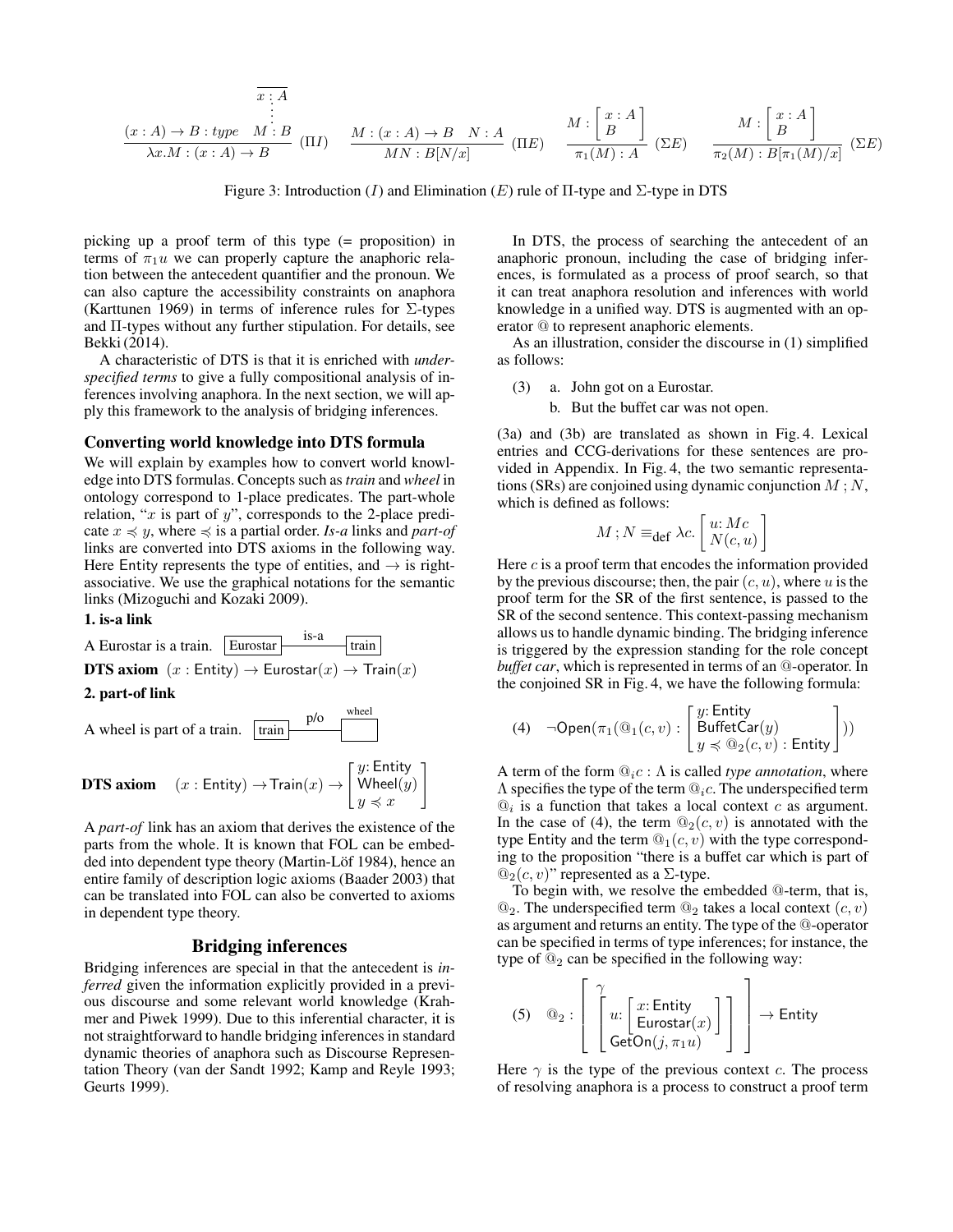$$
\underbrace{\lambda c.}_{\text{Te}}\left[\begin{matrix} u \colon \text{Entity} \\ \text{Eurostar}(x) \end{matrix}\right] }_{\text{The SR of the sentence (3a)}}; \underbrace{\lambda c. \neg \text{Open}(\pi_1(\textbf{Q}_1 c \colon \text{Entity} \\ \text{BufferCar}(y) \\ y \preccurlyeq \textbf{Q}_2 c \colon \text{Entity} \end{matrix}\right)) = \lambda c. \left[\begin{matrix} v \colon \text{Entity} \\ \text{Eurostar}(x) \\ \text{GetOn}(j,\pi_1 u) \end{matrix}\right] }_{\neg \text{Open}(\pi_1(\textbf{Q}_1(c,v) \colon \text{Entity} \\ \text{BufferCar}(y) \\ y \preccurlyeq \textbf{Q}_2(c,v) \colon \text{Entity} \end{matrix}\right])\right]
$$

Figure 4: The semantic representations of (3) in DTS

having this type and then replace the @-term by it. In this case,  $\lambda c'$ .  $\pi_1(\pi_1(\pi_2 c'))$  gives a suitable term having the type in (5).

The  $\mathcal{Q}_1$  is a term which requires, given the context  $(c, v)$ , an object *x* of type Entity and a proof that *x* is a buffet car that is part of the entity given by the  $\mathcal{Q}_2(c, v)$ . The intended anaphoric relation can be obtained by picking out the first element by means of the projection  $\pi_1$ . The type of the  $\mathcal{Q}_1$ can be specified in a similar way to (5).

The knowledge required for the present example is given by the part-of relation "Eurostar has a buffet car", which is translated into the DTS formula (with a proof term *w*):

$$
w : (x : \mathsf{Entity}) \rightarrow \mathsf{Eurostar}(x) \rightarrow \left[\begin{matrix} y{:} \mathsf{Entity} \\ \mathsf{BufferCar}(y) \\ y \preccurlyeq x \end{matrix}\right]
$$

Using this knowledge, we can construct a proof term in question and substitute it for the  $@_1$ -term. Then we can obtain the following semantic representation for the whole discourse in (3).

(6) 
$$
\lambda c. \begin{bmatrix} v: \begin{bmatrix} x: \text{Entity} \\ \text{Eurostar}(x) \end{bmatrix} \\ \neg \text{Open}(\pi_1(w(\pi_1(\pi_1 v))(\pi_2(\pi_1 v)))) \end{bmatrix}
$$

#### Inferences with total and partial predicates

In this section, we focus on adjectival predicates as an instance of predicate that requires the interaction between lexical knowledge and world knowledge. A pair of antonyms like *dirty* and *clean* is known to enable inferences depending on part-whole relations (Yoon 1996).

- (7) a. Are the toys dirty?
	- b. Are the toys clean?

If some of the toys are dirty, the answer to the question in (7a) should be "yes". In the case of (7b), by contrast, unless all of the toys are clean, the answer should be "no". We call predicates like *dirty* "partial predicates", and predicates like *clean* "total predicate". Fig. 5 shows typical examples of total predicates and the corresponding partial predicates. For example, as for the pair of *open* and *closed*, we can judge that a door is open when it is slightly open, while we usually judge that a door is closed only when it is completely closed.

There is a test which can be applied to distinguish between total and partial predicates (Rotstein and Winter 2004; Kennedy and McNally 2005). In normal contexts, it is odd to combine a partial predicate with a modifier such as *almost*, while it is perfectly fine with a total predicate.

| partial predicate | total predicate |
|-------------------|-----------------|
| dangerous         | safe            |
| dirty             | clean           |
| open              | closed          |
| wet               | dry             |
| sick              | healthy         |
| incomplete        | complete        |
| fail              | pass            |

Figure 5: Examples of total and partial predicates

(8) a. It is almost clean/safe. total predicate b. ?It is almost dirty/dangerous. partial predicate

By contrast, a modifier like *slightly* can naturally co-occur with partial predicates, while it requires a special context to co-occur with total predicates.

 $(9)$  a. ?It is slightly clean/safe. **total predicate** b. It is slightly dirty/dangerous. partial predicate

Another characteristic properly of total and partial predicates is concerned with entailment patterns: for a pair of antonyms of total and partial predicates, not only the assertion  $(P)$  of one form entails the negation  $(\neg N)$  of the other, but also the negation  $(\neg N)$  of one form entails the assertion (*P*) of the other (Kennedy and McNally 2005).

|  | $(10)$ a. clean $\Rightarrow$ not dirty | $P \Rightarrow \neg N$ |
|--|-----------------------------------------|------------------------|
|  | b. dirty $\Rightarrow$ not clean        | $P \Rightarrow \neg N$ |

| (11) a. not clean $\Rightarrow$ dirty | $\neg P \Rightarrow N$ |
|---------------------------------------|------------------------|

b. not dirty  $\Rightarrow$  clean  $\neg P \Rightarrow N$ 

In the case of standard degree adjectives such as *small*, the assertion (*P*) of one form entails the negation ( $\neg N$ ) of the other, but the converse does not hold; thus, *not small* does not entail *large* and *not large* does not entail *small*. For the proper treatment of inferences with lexical knowledge, it is important to specify such differences in entailment patterns for antonyms.

The lexical knowledge concerning partial and total predicates is conversed into DTS axioms as follows. Here E is an abbreviation for Entity.

#### total predicate

 $(x \cdot \text{E}) \rightarrow (y : \text{E}) \rightarrow \text{clean}(x) \rightarrow y \preccurlyeq x \rightarrow \text{clean}(y)$ partial predicate  $(x : E) \rightarrow (y : E) \rightarrow$  dirty $(x) \rightarrow x \leq y \rightarrow$  dirty $(y)$ 

A total predicate holds of a part if it holds of its whole; by contrast, a partial predicate holds of the whole if it holds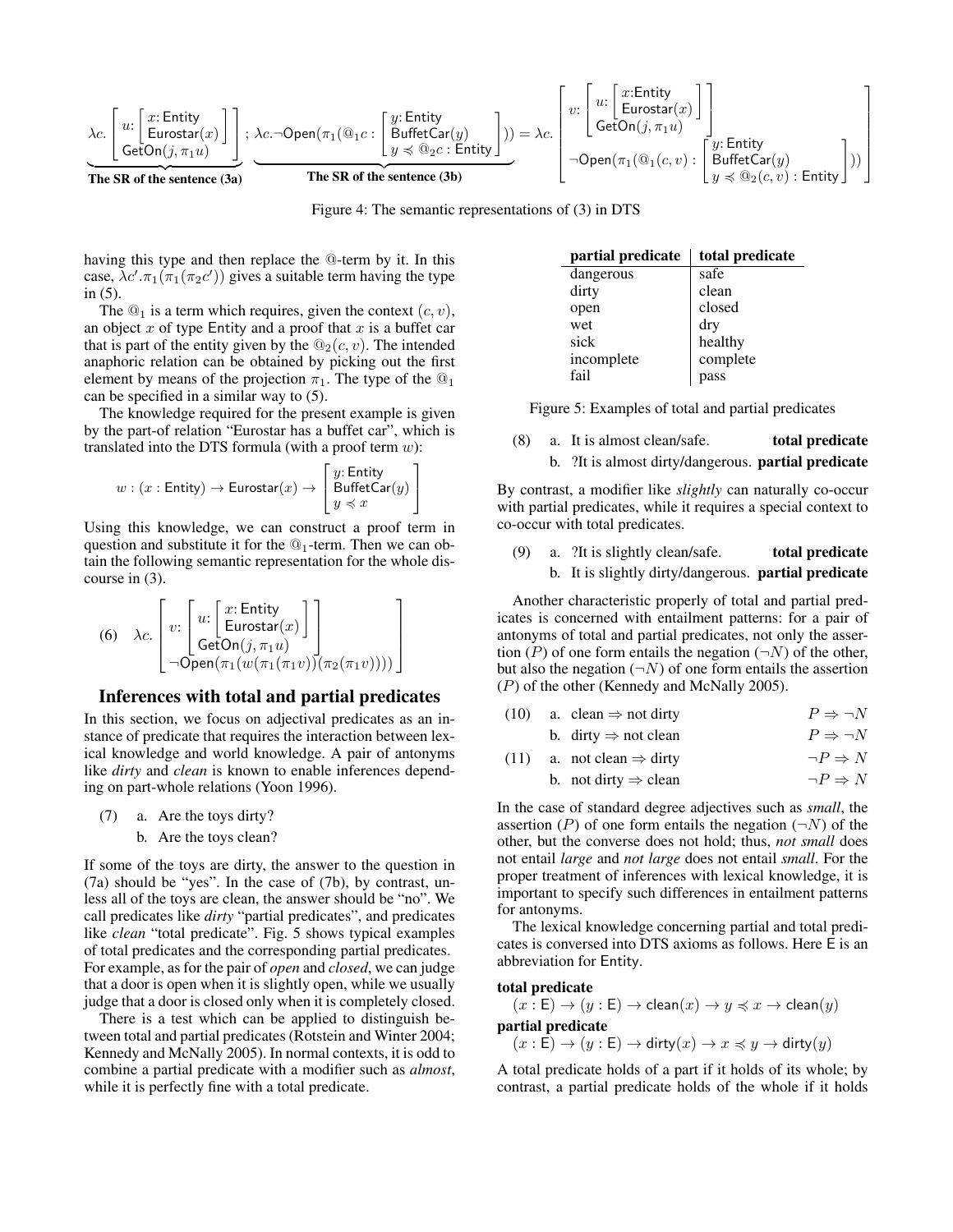$$
\frac{\text{Premise}}{q:\left[\begin{array}{c}\text{window}(x)\\x \preccurlyeq a\end{array}\right]} \quad (1) \qquad p:\left[\begin{array}{c}\text{train}(a)\\ \text{clean}(a)\end{array}\right] \quad \frac{p:\left[\begin{array}{c}\text{train}(a)\\ \text{clean}(a)\end{array}\right]}{\frac{\pi_2 p:\text{clean}(a)}{\pi_2 p:\text{clean}(a)} \quad (\Sigma E)} \quad \frac{\overline{x:E^{-}(2)} \quad \frac{a:E^{-}f:(x:E) \rightarrow (y:E) \rightarrow \text{clean}(a) \rightarrow x \preccurlyeq a \rightarrow \text{clean}(x)}{fa:(y:E) \rightarrow \text{clean}(a) \rightarrow y \preccurlyeq a \rightarrow \text{clean}(y)} \quad (\Pi E)} \\\frac{fax: \text{clean}(a) \rightarrow x \preccurlyeq a \rightarrow \text{clean}(x)}{fa:(y:E) \rightarrow \text{clean}(a) \rightarrow x \preccurlyeq a \rightarrow \text{clean}(x)} \quad (\Pi E) \\\frac{fax(\pi_2 p)(\pi_2 q): \text{clean}(x)}{fax(\pi_2 p)(\pi_2 q): \text{clean}(x)} \quad (\Pi E) \\\frac{fax(\pi_2 p)(\pi_2 q): \text{clean}(x)}{x \preccurlyeq a} \quad (\Pi I), (1) \\\frac{\lambda x.fax(\pi_2 p)(\pi_2 q): \left[\begin{array}{c}\text{window}(x)\\x \preccurlyeq a\end{array}\right] \rightarrow \text{clean}(x)}{\lambda q \lambda x.fax(\pi_2 p)(\pi_2 q): (x:E) \rightarrow \left[\begin{array}{c}\text{window}(x)\\x \preccurlyeq a\end{array}\right] \rightarrow \text{clean}(x)} \quad (\Pi I), (2)
$$

Figure 6: A derivation of the inference in (12). We omit derivation of *type* condition with Π type.

of its part. The entailment patterns of antonym pairs can be converted in a similar way; we omit the details here.

As an illustration of how an inference is derived using lexical and world knowledge, consider the following example:

| (12) | Premise:    | The train is clean.    |
|------|-------------|------------------------|
|      | Conclusion: | The windows are clean. |

Fig.6 shows a derivation of this inference. Here, the subject *train* in the premise is represented by the constant *a* of type E, thus we assume *a* : E in the derivation. The subject *the windows* in the conclusion has to be interpreted as *the train's windows* via a bridging inference. For simplicity, we assume a semantic representation after resolving the bridging for the conclusion in (12). The axiom for total predicates is available for the predicate *clean*: we use the term *f* for the proof term of this axiom.

Predicates *functioning* and *broken* are antonyms that can be taken as total and partial predicates, respectively; given that a brake is part of a train, the following inferences are naturally taken to be valid, while the opposite directions are not.

| The train is functioning | $\Rightarrow$ | The brake is functioning |
|--------------------------|---------------|--------------------------|
| The brake is broken      | $\Rightarrow$ | The train is broken      |

However, the same inference does not hold for the following pair of examples, even if a window is part of a train.

| The train is functioning | $\Rightarrow$ | The window is functioning |
|--------------------------|---------------|---------------------------|
| The window is broken     | $\Rightarrow$ | The train is broken       |

This suggests that the proper treatment of inferences with predicates *functioning* and *broken* will involve some additional complexity. A detailed investigation of this issue is left for another occasion.

#### Conclusion

In this paper, we have presented a framework combining DTS with formal ontology to handle inferences involving knowledge of part-whole relations. We have showed how to formalize bridging inferences and inferences with partial and total predicates, both being sensitive to part-whole relations among structured objects.

The inference component in our framework can be implemented using a modern proof assistant based on dependent

| Syntactic category: Semantic representation                                                                                                          |
|------------------------------------------------------------------------------------------------------------------------------------------------------|
| NP: i                                                                                                                                                |
| $VP\setminus NP : (\lambda yxc)$ GetOn $(x, y)$                                                                                                      |
| $VP\setminus (VP/NP)/N : (\lambda npxc) \left[ u : \left[ \begin{array}{c} y : \textsf{Entity} \\ nyc \end{array} \right] \right]$                   |
| $N:(\lambda xc)$ Eurostar $(x)$                                                                                                                      |
| $(S/VP)/N$ : $(\lambda npc)(p\pi_1(\mathbb{Q}_i c)$ : $\left  \begin{array}{c} x :$ Entity $\end{array} \right $ )                                   |
| $N: (\lambda xc)$ $\begin{bmatrix} \text{BufferCar}(x) \\ x \preccurlyeq \mathbb{Q}_ic : \text{Entity} \end{bmatrix}$<br>$VP/VP: (\lambda pxc)(pxc)$ |
|                                                                                                                                                      |
| $VP/VP : (\lambda pxc)(\neg pxc)$                                                                                                                    |
| $VP: (\lambda xc)$ Open $(x)$                                                                                                                        |
|                                                                                                                                                      |

Figure 7: Lexical entries for the example (3) in DTS

type theory such as Coq, which has been applied to the formalization of natural language inferences (Chatzikyriakidis and Luo 2014). All the forms of proofs discussed in this paper can be verified and automated using a relatively simple combination of tactics in Coq. Further research on proof automation as well as exploring other forms of lexical and world knowledge such as described by *attribute-of* relations is left for future work.

### Acknowledgements

We thank the three anonymous reviewers for helpful comments and suggestions. We also thank Riichiro Mizoguchi and Masaharu Yoshioka for useful discussions. This work was supported by MEXT/JSPS KAKENHI Grant Number #15K00301 and #26770009.

# Appendix

Fig. 7 provides lexical entires for the example in (3). Here *VP* is an abbreviation of the syntactic category  $S\$  N in CCG. Compositional derivations of (3a) and (3b) are given in Fig. 8 and Fig. 9, respectively.

# References

Baader, F. 2003. *The Description Logic Handbook: Theory, Implementation, and Applications*. Cambridge university press.